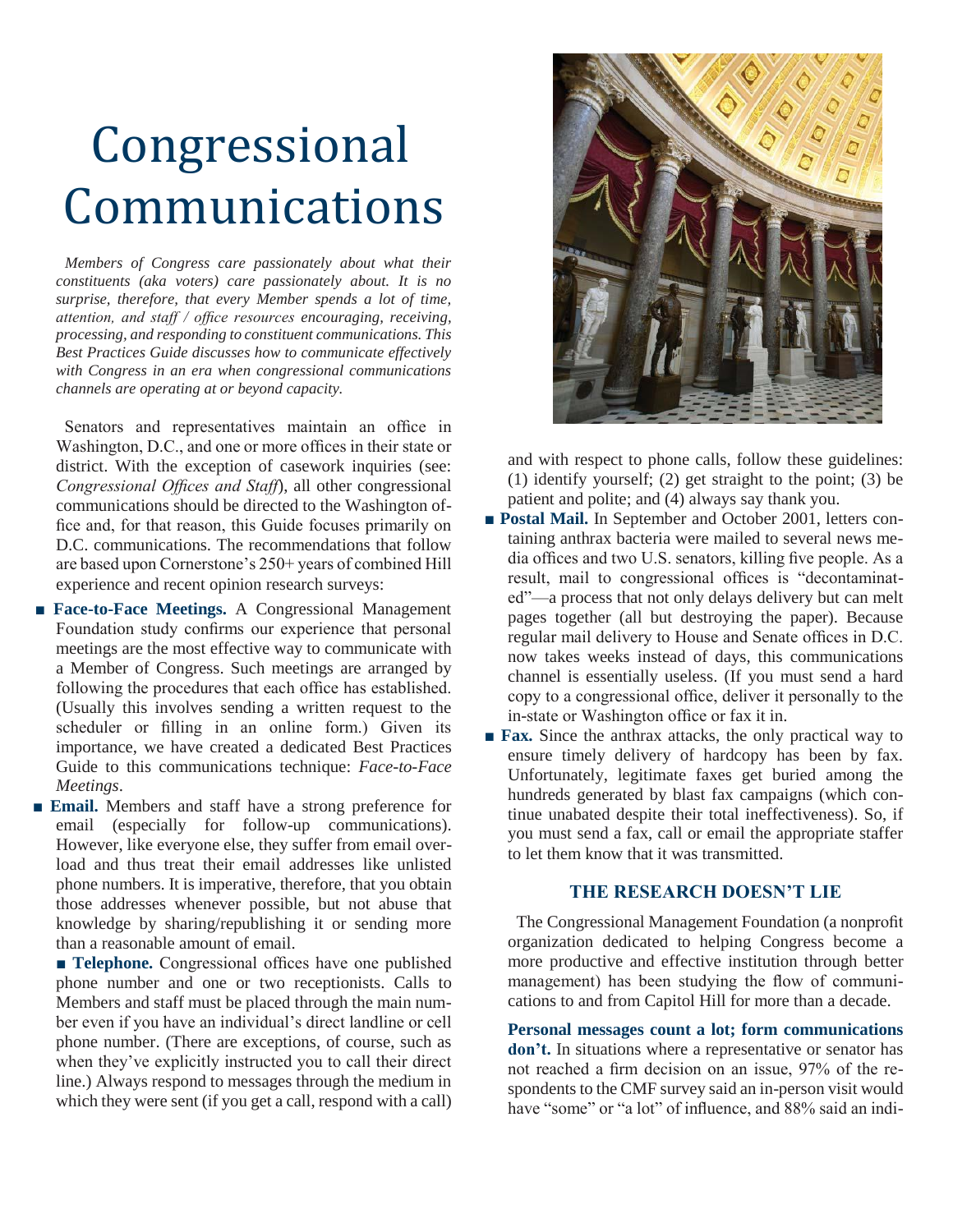vidualized postal letter or email would as well. However, only 1% said that identical form letters, or email matter "a lot" and zero said that form faxes count "a lot."

- 1) **The Internet makes it easier (but not better).**  Some 87% of respondents in a 2011 CMF survey said the Internet and email have made it easier for citizens to participate in the public-policy process and 57% note that these tools have made Members of Congress more responsive to their constituents. However, 65% say that the Internet has reduced the quality of constituent communications overall.
- 2) **Congressional offices face an increased communications workload.** Anecdotal data collected by CMF suggests that congressional offices have seen a 200% to 1,000% increase in constituent communications in the past decade even though personal office staff levels have not increased. (The total number of personal staff allotted to each representative was set by law in 1979 and Senate office sizes also have remained relatively unchanged in the past three decades.)
- 3) **Personal messages count a lot; form communications don't.** In situations where a representative or senator has not reached a firm decision on an issue, 97% of the respondents to the CMF survey said an in-person visit would have "some" or "a lot" of influence, and 88% said an individualized postal letter or email would as well. However, only 1% said that identical form letters, or email matter "a lot" and zero said that form faxes count "a lot."
- 4) **Staff doubt the legitimacy of identical form messages.** In fact, when asked whether they thought identical form communications were generated without "the knowledge or consent" of the constituent, 53% agreed or strongly agreed. (This is an astounding observation and one reason why *Strong Stalks Networks* are recommended.)

## **MAKING THE BEST OF IT**

 Based upon the CMF research, our experience, and feedback from current and former congressional staff, these appear to be current best practices when it comes to communicating with Congress:

■ **Constituents rule.** Whenever possible, an organization's messages should be delivered by individual constituents. Face-to-face meetings with the Member of Congress are preferred over every other technique for initial contact. Email and telephone calls are the best way to follow up and they should always refer to the initial face-to-face

meeting.

- **Quality trumps quantity.** Flooding the Hill with cards or letters is a practice that dates back many decades. However, as one correspondence staffer stated: "Form [messages] are a waste of everyone's time. What we care about is that a constituent not only took the time to write… but that he or she understands the fundamentals of the issue at hand and makes a rational, well-conceived argument for the position."
- **Identify yourself.** One of the most fascinating findings from the CMF research is that organizations employing mass-communication techniques seldom identify themselves.
- **Do your homework.** CMF also found that many organizations communicating with congressional offices have little understanding of Congress in general and the legislative process and its cycles in particular.

 Organizations stirring up their members and stakeholders on an issue need to take great pains congressional staffers say —to ensure that all correspondence conforms to five guidelines:

- 1. **Constituents Only.** Asking your network to contact all 100 senators will (for example) result in two communications that are read (maybe) and 98 that are not. Thus, you must ensure that everyone only contacts their representative and/or two senators. (Most online congressional "Contact Me" forms automatically reject messages from nonconstituents.)
- 2. **Timely Action.** Asking a Member of Congress to support a bill that hasn't yet been introduced or to vote for a measure that passed weeks ago are two examples of asks that make the asking organization look foolish. For this reason, always make sure that your messages are crafted in a way that asks a Member to take timely action.
- 3. **Aim for the Fence-Sitters.** Representatives or senators who have already taken a position on an issue — such as by cosponsoring a bill — do not need to be bombarded with correspondence. Do your homework and spend your precious resources on the undecideds.
- 4. **Forget Faxes and Snail Mail.** Form emails (submitted through the Member's online contact page) consume significantly less staff resources than faxes and snail mail. So, if you have no other recourse but mass communications, use the online email channel.
- 5. **Don't Take the Bait.** Due to light-speed communications and the ubiquitous nature of the Internet, in-